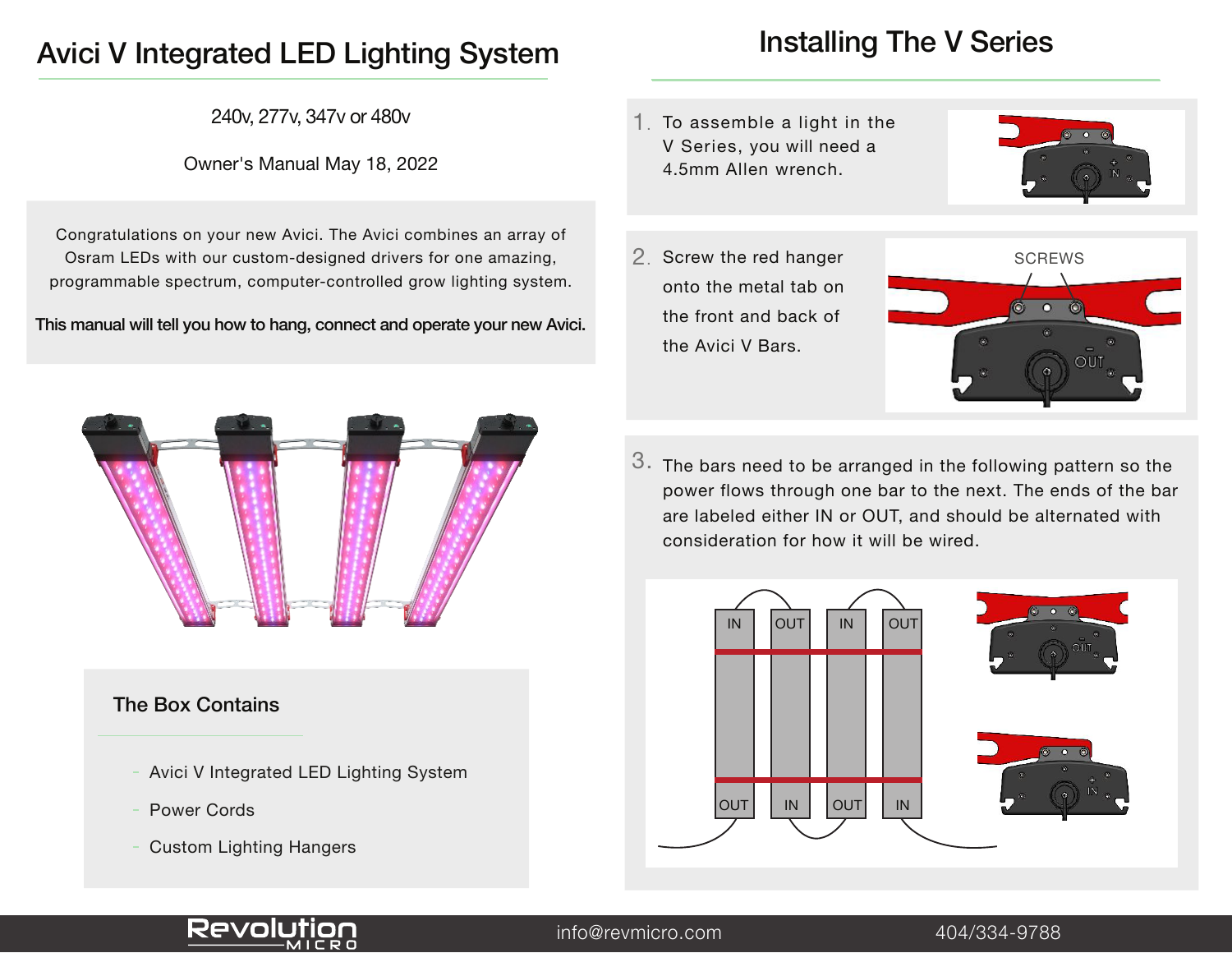## Installing The V Series Continued

4. Attach the top of the wire rack to the location within racking system or ceiling, and the ends to the mounting holes shown below.



5. Finished Assembly



# Powering Up

- 1. Remove the protective cap from the power socket.
- 2. Ensure you can plug the lights in with the IN OUT pattern described in the previous section.

3. Align the sections on the socket with those on the power cable. They'll only fit together one way.



- $4.$  Push the cable into the socket until it won't go any further.
- $5<sub>l</sub>$  Rotate the locking ring until it begins to thread onto the socket. Continue to push the plug into the socket until it is firmly plugged in, and tighten the locking ring.



- 6. Repeat on the remaining 3 bars.
- $7<sub>l</sub>$  Attach cable to power supply to the RLC1.
- 8 Please see RLC-1 Manual for Communications Instructions.